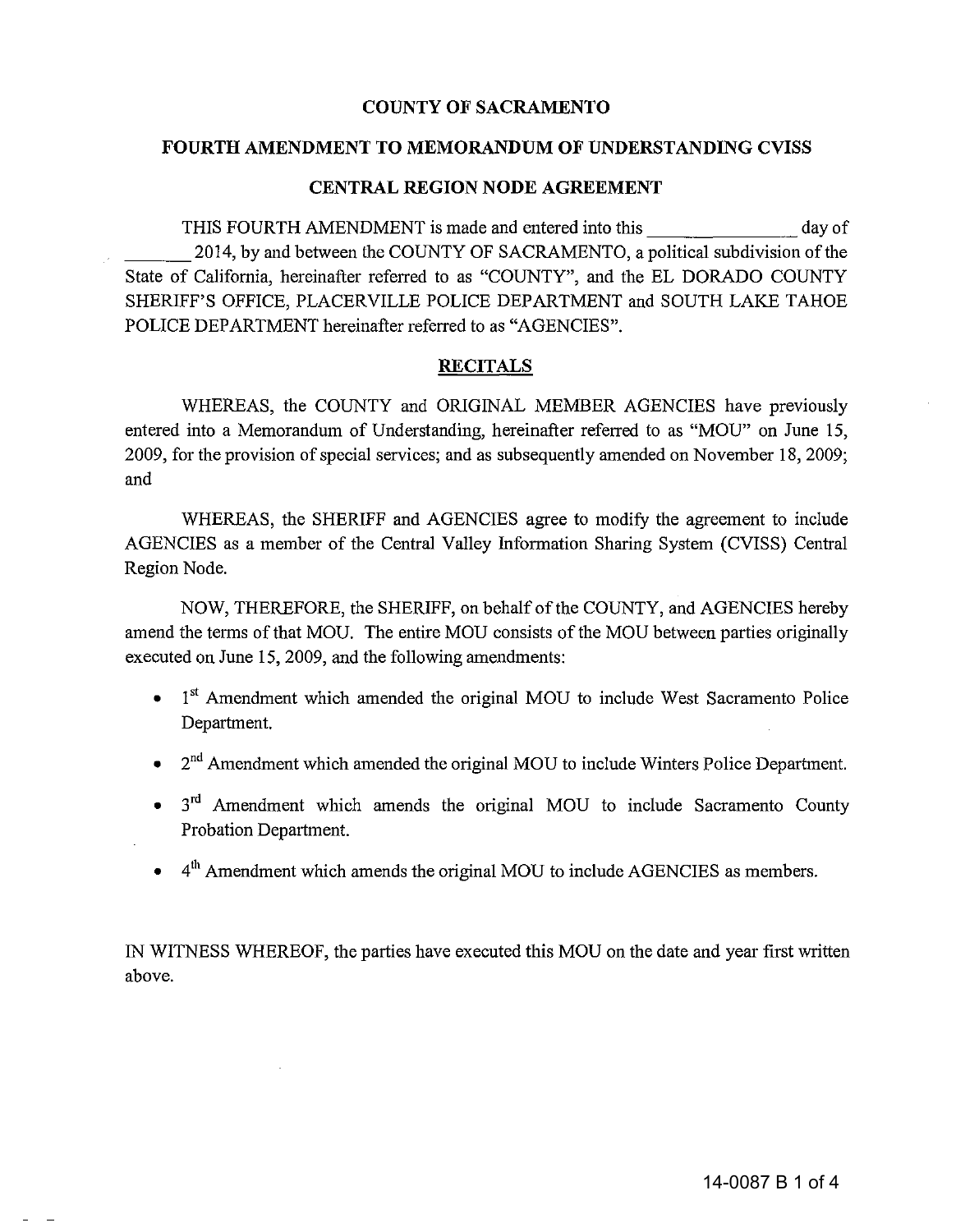#### **COUNTY OF SACRAMENTO**

## **EL DORADO COUNTY SHERIFF'S DEPARTMENT**

By: \_\_\_\_\_\_\_\_\_\_\_\_\_\_\_\_\_\_ \_

Scott R. Jones, Sheriff

By: John D'Agostini, Sheriff

Date:

Date:

Authorized by Board of Supervisors Resolution # 2008-0838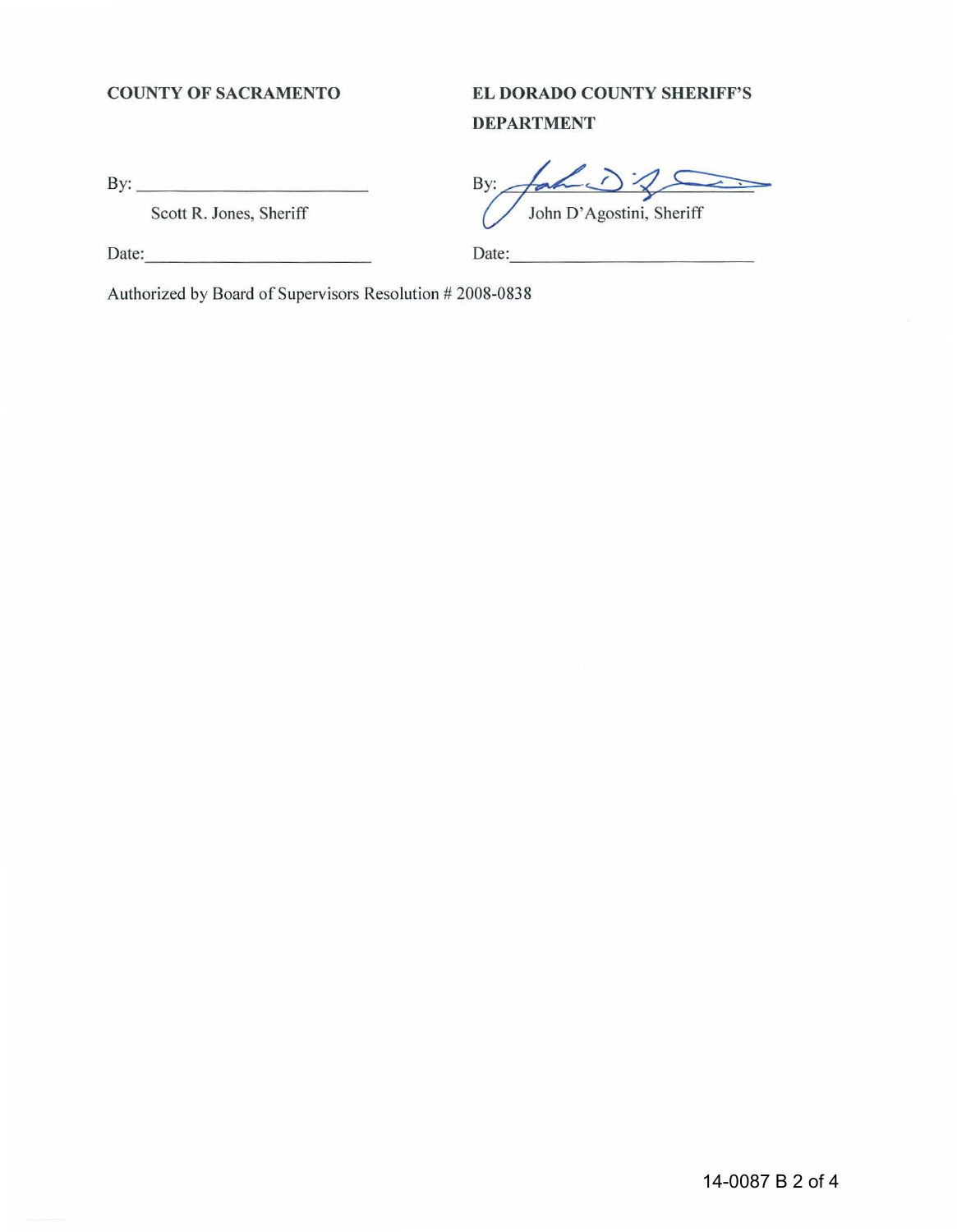Scott R. Jones, Sheriff

### **COUNTY OF SACRAMENTO 80UTH LAKE TAHOE POLICE DEPARTMENT**

By: \_\_\_\_\_\_\_\_ \_ \_ By. ----:4l~;;;:c;==~-- Date:  $\frac{1}{\sqrt{2}}$  Date:  $\frac{1}{\sqrt{2}}$ 

Authorized by Board of Supervisors Resolution # 2008-0838